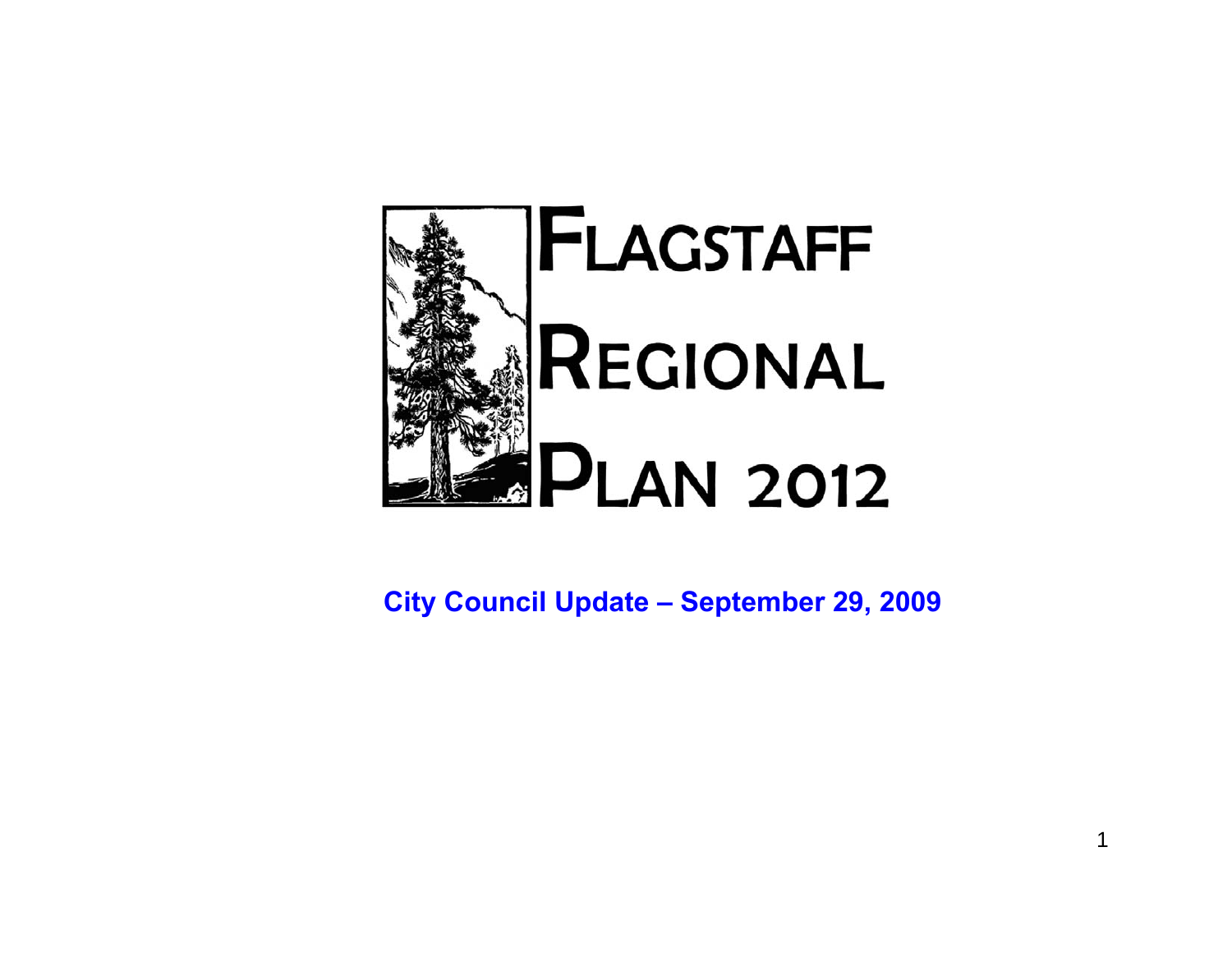

 $\overline{\mathbf{r}}$ 

# **Where are we in the process?**

| 2009 |                                                                                        |                                    |                 |                             |            |           |                         |                                  |                                    |   |  |               | 2010                                  |   |   |                |                          |              |                   |                |                 |               |   |
|------|----------------------------------------------------------------------------------------|------------------------------------|-----------------|-----------------------------|------------|-----------|-------------------------|----------------------------------|------------------------------------|---|--|---------------|---------------------------------------|---|---|----------------|--------------------------|--------------|-------------------|----------------|-----------------|---------------|---|
| F    | M                                                                                      | A                                  | M               | J                           | J          | A         | $\mathbf{s}$            | $\mathbf{o}$                     | N                                  | D |  | J             | F                                     | M | A | M              | J                        | J            | $\boldsymbol{A}$  | $\mathbf{s}$   | $\mathbf{o}$    | $\mathbf N$   | D |
|      |                                                                                        |                                    | <b>Land Use</b> |                             |            |           |                         |                                  |                                    |   |  | <b>Public</b> | <b>Facilities</b>                     |   |   |                |                          |              |                   |                |                 |               |   |
|      |                                                                                        | <b>Growth</b><br>☆<br><b>Areas</b> |                 |                             |            |           |                         |                                  |                                    |   |  |               | <b>Community</b><br><b>Character</b>  |   |   |                |                          |              |                   |                |                 |               |   |
|      | <b>Bicycles</b><br>$\bullet$                                                           |                                    |                 | <b>Circulation &amp;</b>    |            |           |                         |                                  | <b>Urban</b><br>☆<br><b>Design</b> |   |  |               |                                       |   |   |                |                          |              |                   |                |                 |               |   |
|      |                                                                                        |                                    |                 |                             | ☆<br>Water |           |                         |                                  |                                    |   |  |               | <b>Historic</b><br>Pres.<br>$\bullet$ |   |   |                |                          |              |                   |                |                 |               |   |
|      |                                                                                        |                                    |                 |                             |            | $\bullet$ | <b>Conserv</b><br>ation |                                  |                                    |   |  |               |                                       |   |   |                | Pres.                    | Neighborhood |                   |                |                 |               |   |
|      |                                                                                        |                                    |                 |                             |            |           |                         | <b>Energy</b>                    |                                    |   |  |               |                                       |   |   |                | <b>Redevel</b><br>opment |              |                   |                |                 |               |   |
|      |                                                                                        |                                    | VE ARE HERE TH  | <b>Environ</b><br>ment<br>T |            |           |                         |                                  |                                    |   |  |               |                                       |   | ☆ | <b>Housing</b> |                          |              |                   |                |                 |               |   |
|      |                                                                                        |                                    |                 |                             |            |           |                         | <b>Open</b><br>☆<br><b>Space</b> |                                    |   |  |               |                                       |   |   |                | $\blacklozenge$          | ☆            | Economi<br>c Dev. |                |                 |               |   |
|      |                                                                                        |                                    |                 |                             |            |           |                         |                                  | Parks &<br><b>Rec</b><br>$\bullet$ |   |  |               |                                       |   |   |                |                          |              | $\bullet$         | <b>Tourism</b> |                 |               |   |
|      |                                                                                        |                                    |                 |                             |            |           |                         |                                  |                                    |   |  |               |                                       |   |   |                |                          |              |                   | ☆              | <b>Social</b>   |               |   |
| ☆    | <b>Public Open</b><br>House                                                            |                                    |                 |                             |            |           |                         |                                  |                                    |   |  |               |                                       |   |   |                |                          |              |                   |                | $\blacklozenge$ | <b>Safety</b> |   |
| ٠    | **Note-Land Use and Circulation will occur again in Jan/Feb 2011<br><b>Focus Group</b> |                                    |                 |                             |            |           |                         |                                  |                                    |   |  |               |                                       |   |   |                |                          |              |                   |                |                 |               |   |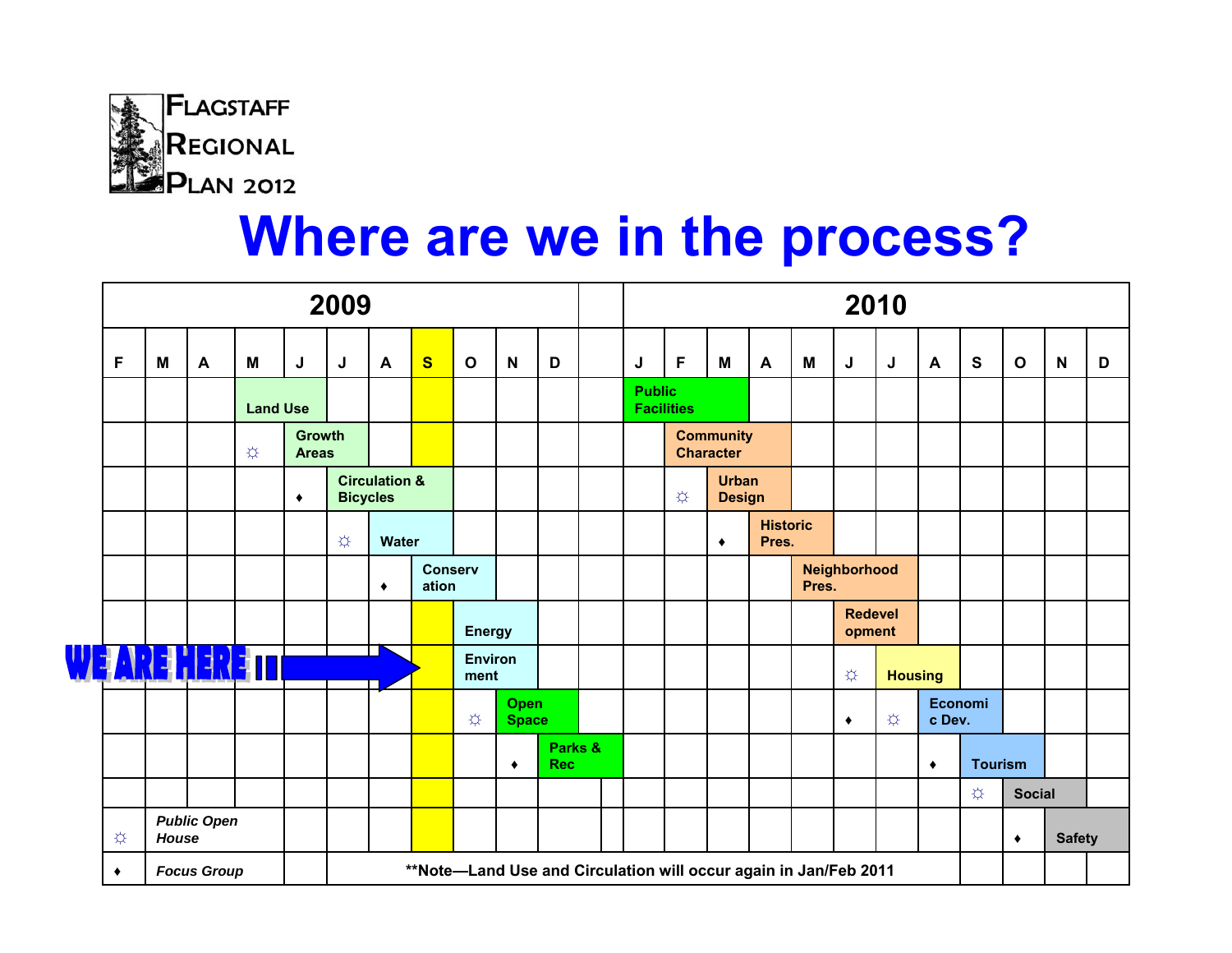

## **Open Houses & Focus Groups**

- **Land Use, Growth Areas, Circulation & Bicycles**
	- *Four Open Houses*
	- *One Focus Group with 48 attending*



All public comments are available on [www.flagstaff.az.gov/regionalplan](http://www.flagstaff.az.gov/regionalplan)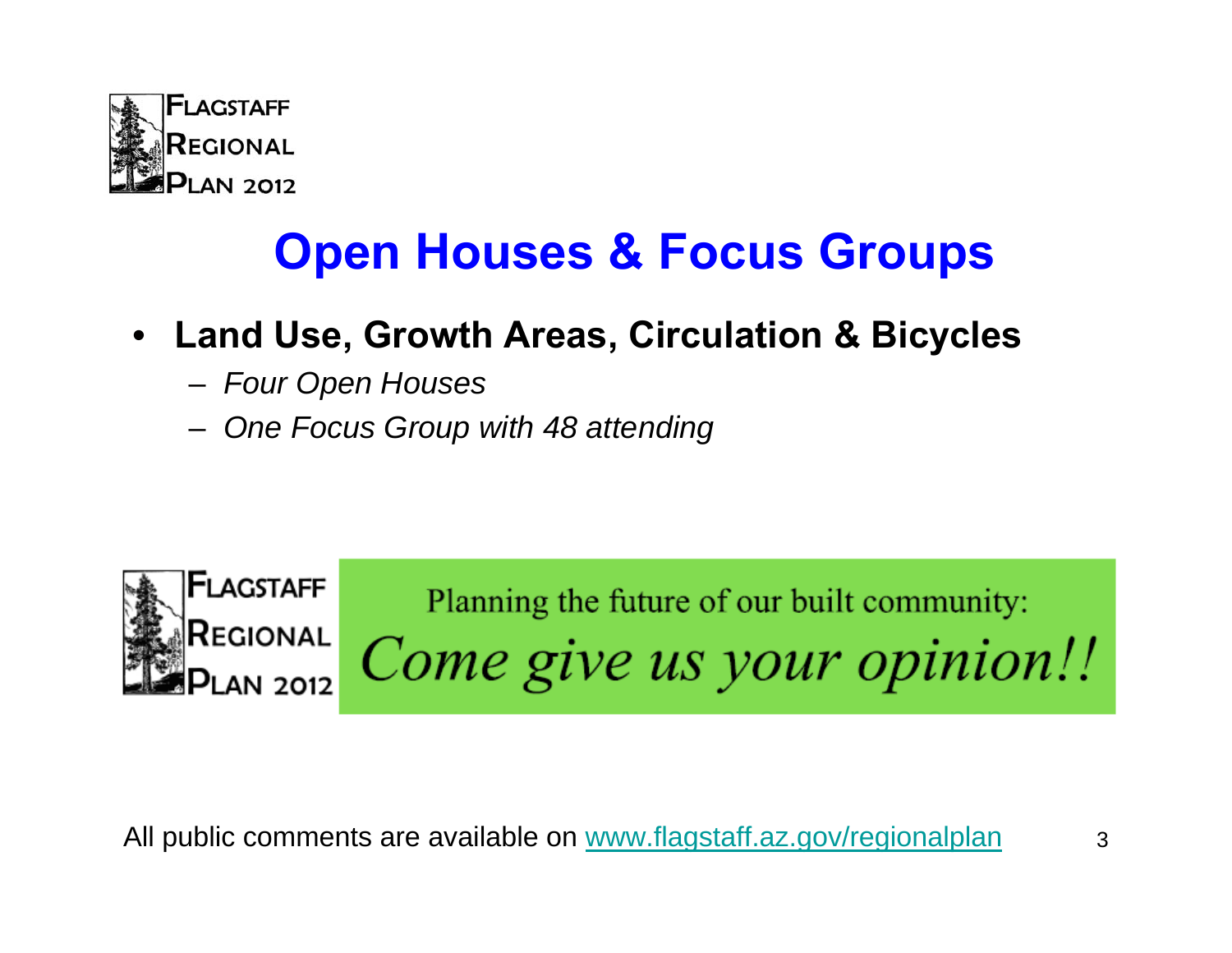

### **Open Houses & Focus Groups**

#### • **Water, Energy, Environment & Conservation**

- *Five Open Houses*
- *One Focus Group with 28 attending*

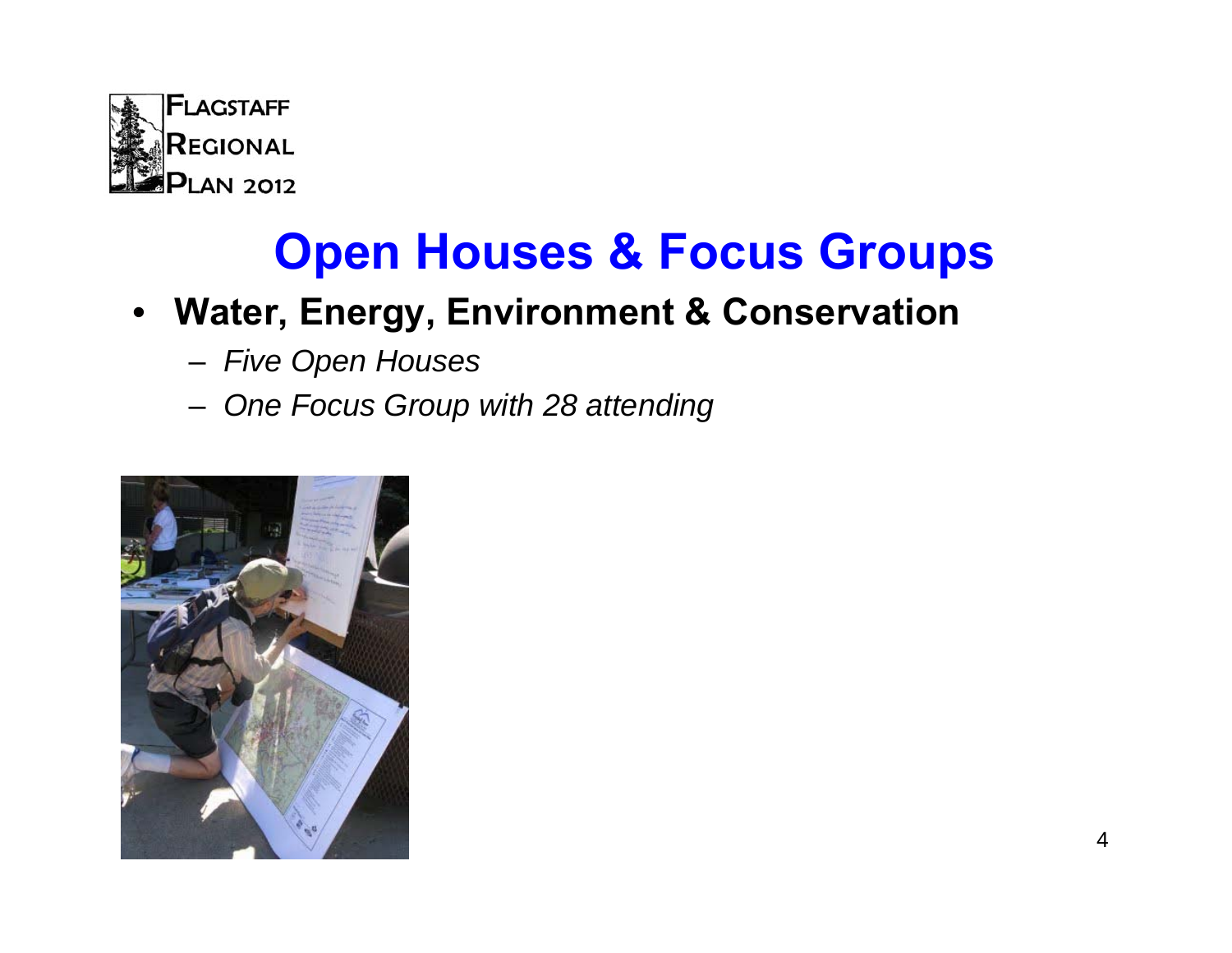

# **Where is the Citizen Advisory Committee?**

- **Planning 101 & existing policy review**
- **Draft Vision Statement**
- **Beginning Outline**
- **Discussions –** *Sector Planning, Activity Centers, Circulation Patterns, Potential Growth*

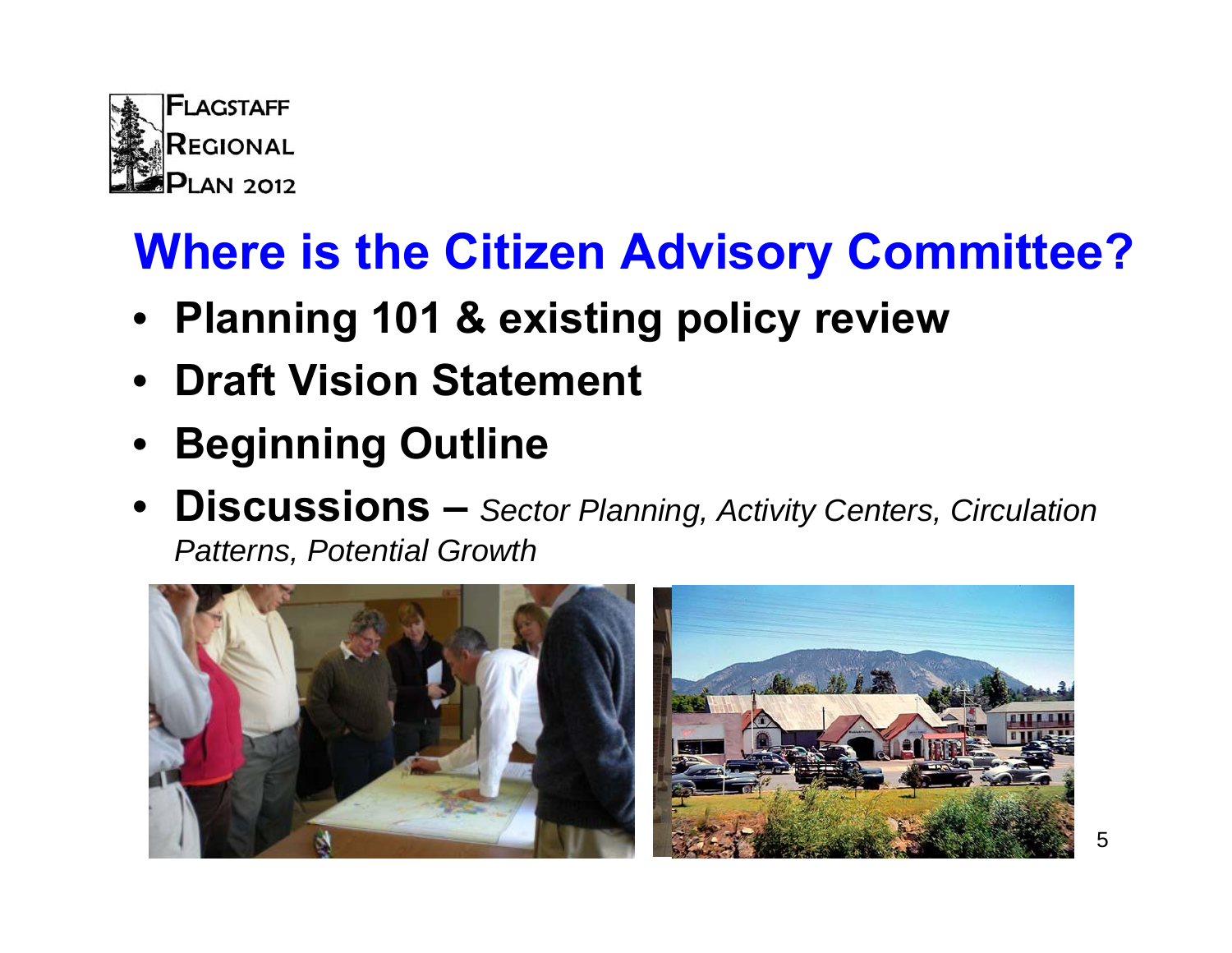

### **Draft Vision Statement**

**The Greater Flagstaff community embraces the region's extraordinary cultural and ecological setting on the Colorado Plateau through active stewardship of the natural and built environments. Residents and visitors encourage and advance intellectual, environmental, social and economic vitality for today's citizens and future generations.**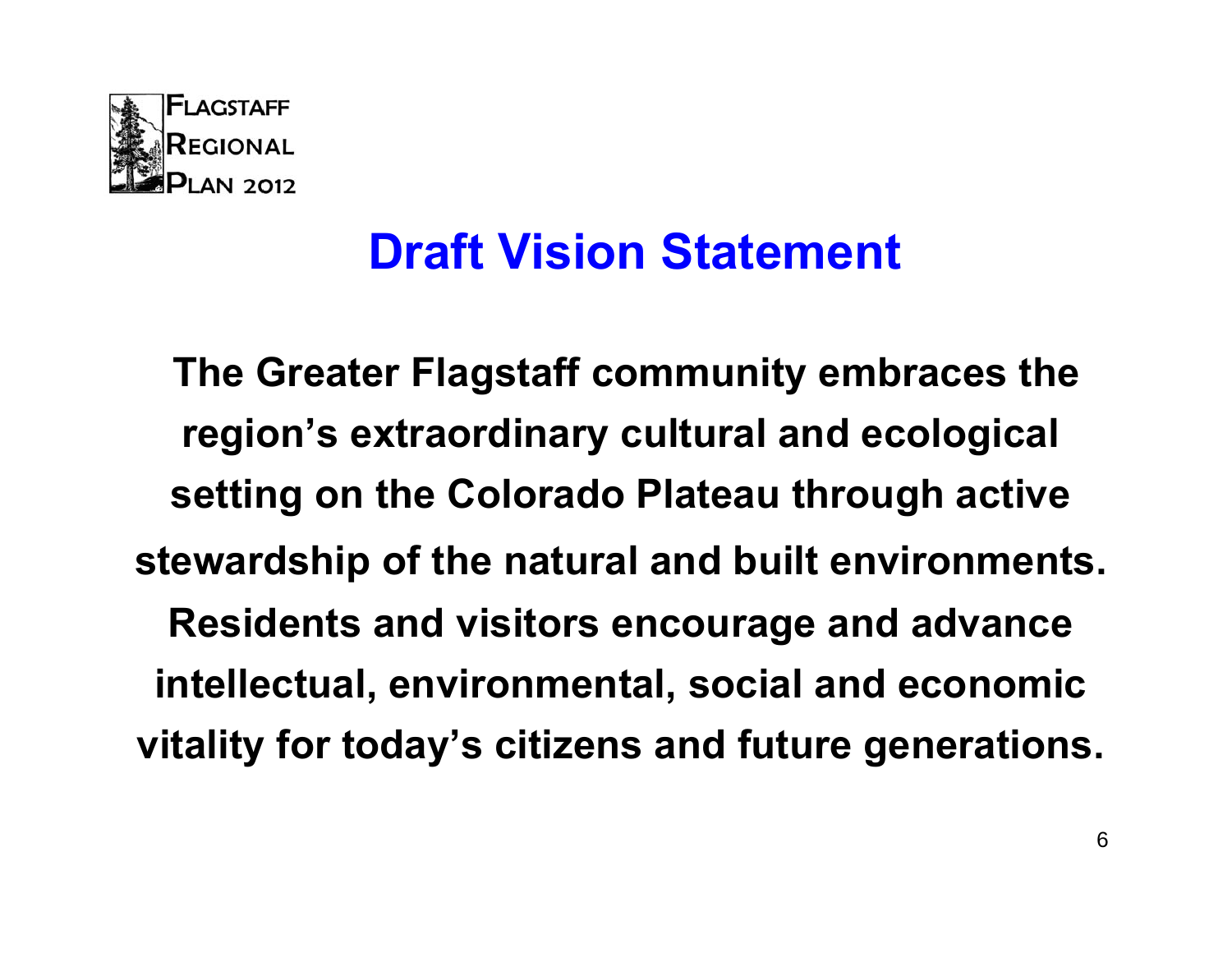

# **COORDINATION**

• **Regional Transportation Plan (RTP)** 

*Coordinate circulation / activity centers / focus*

• **Zoning Code re-write –**

*Coordinate community comments; relevance of details*

• **Regional Plan –** *coordinates the above with environmental planning, water resources, energy policies, neighborhood preservation, open space, etc., etc.,….*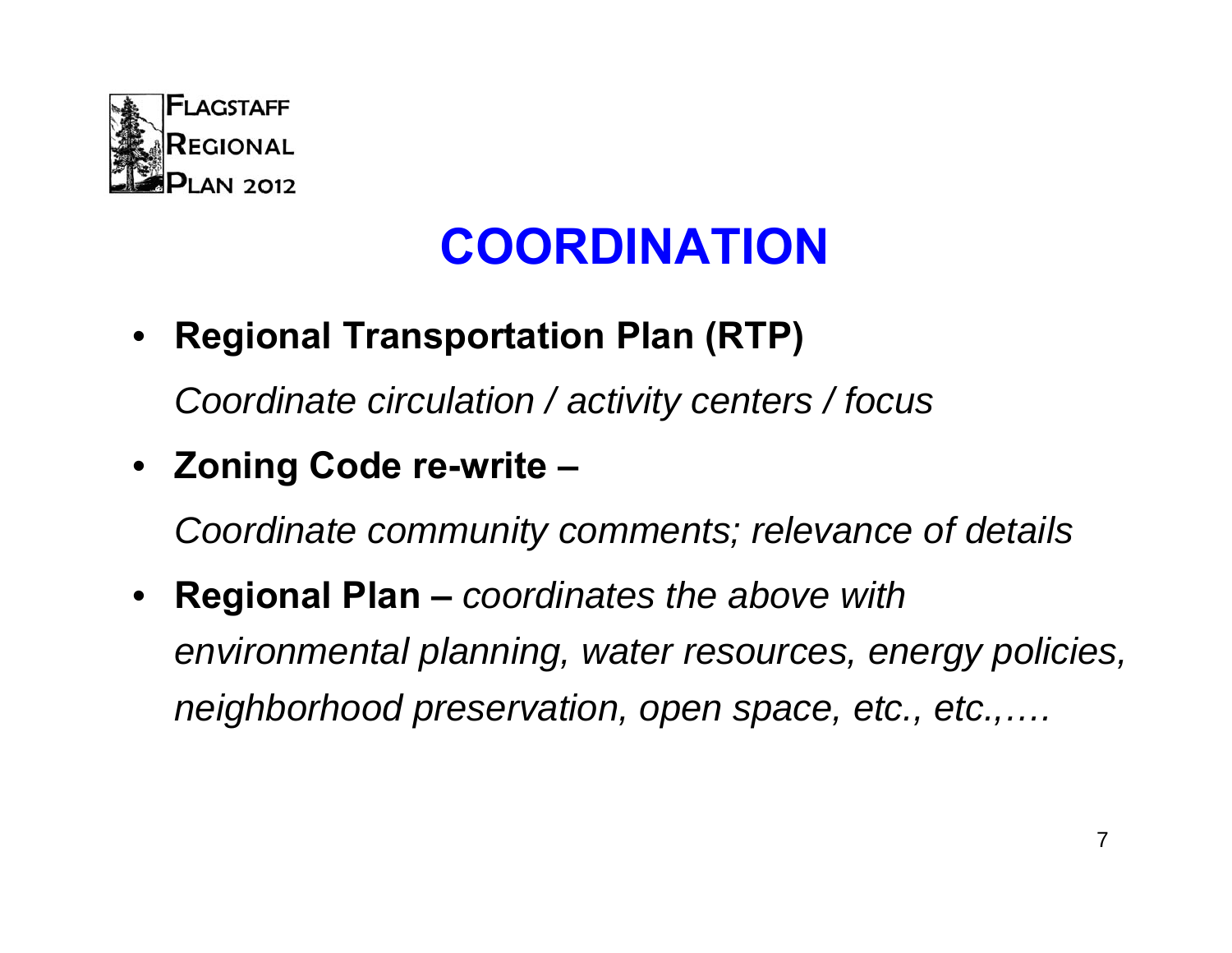

# **Community Partners**

• **NAU Sociology – Dr. Fernandez** 

*Community Values Survey*

• **NAU Rural Policy Institute – Wayne Fox**

*Investigate "What If?" scenarios….*

- **Chamber of Commerce –** *getting the word out for public participation*
- **F3 -** *getting the word out for public participation*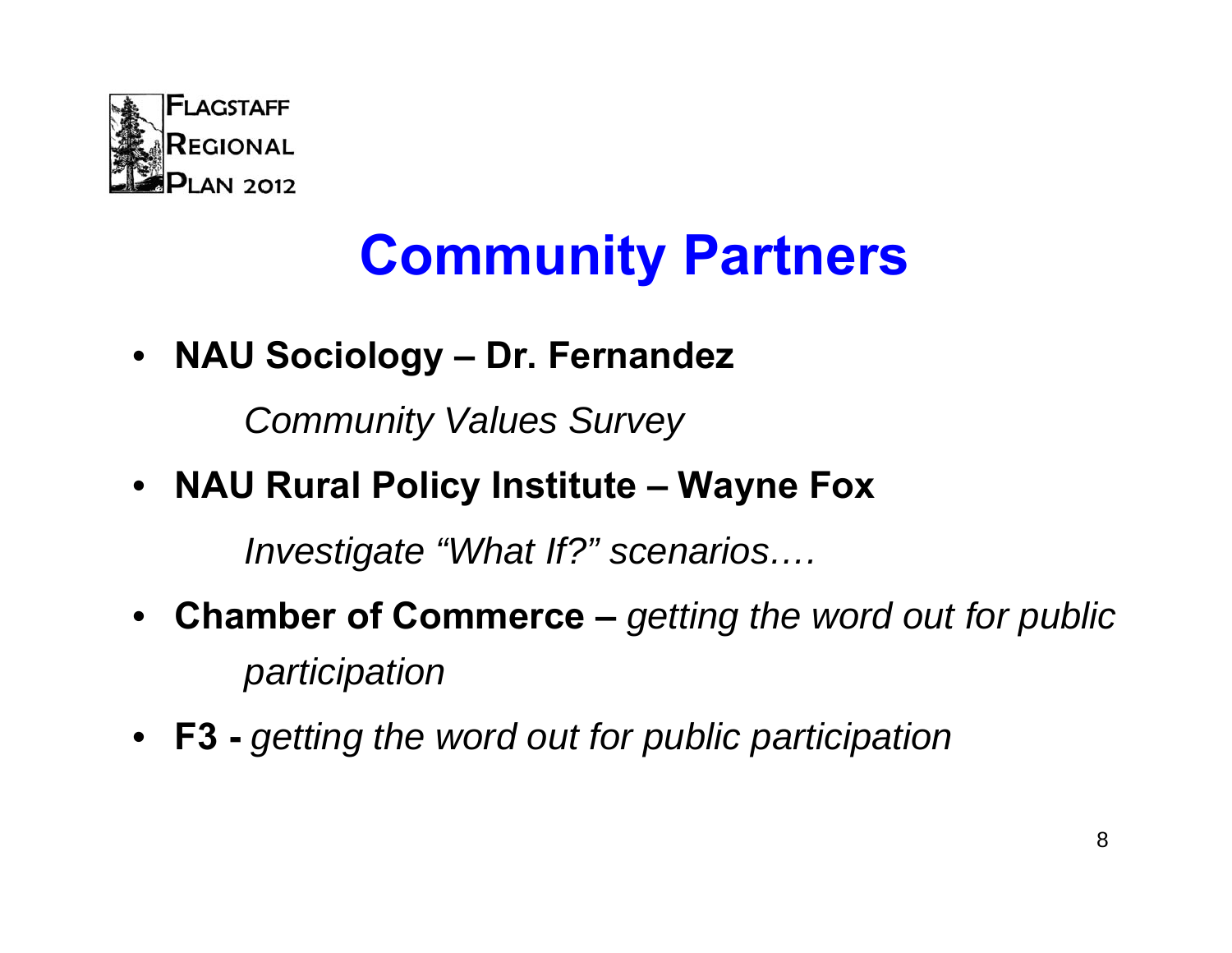

# **Next Steps:**

• **Survey CAC & public on existing policies –**

*Work? Doesn't work? How to modify?*

- **Open Spaces, Parks & Recreation, Public Buildings –** *November & December 2009; January 2010*
- **Edit Vision Statement**
- **Finish Outline of Regional Plan 2012**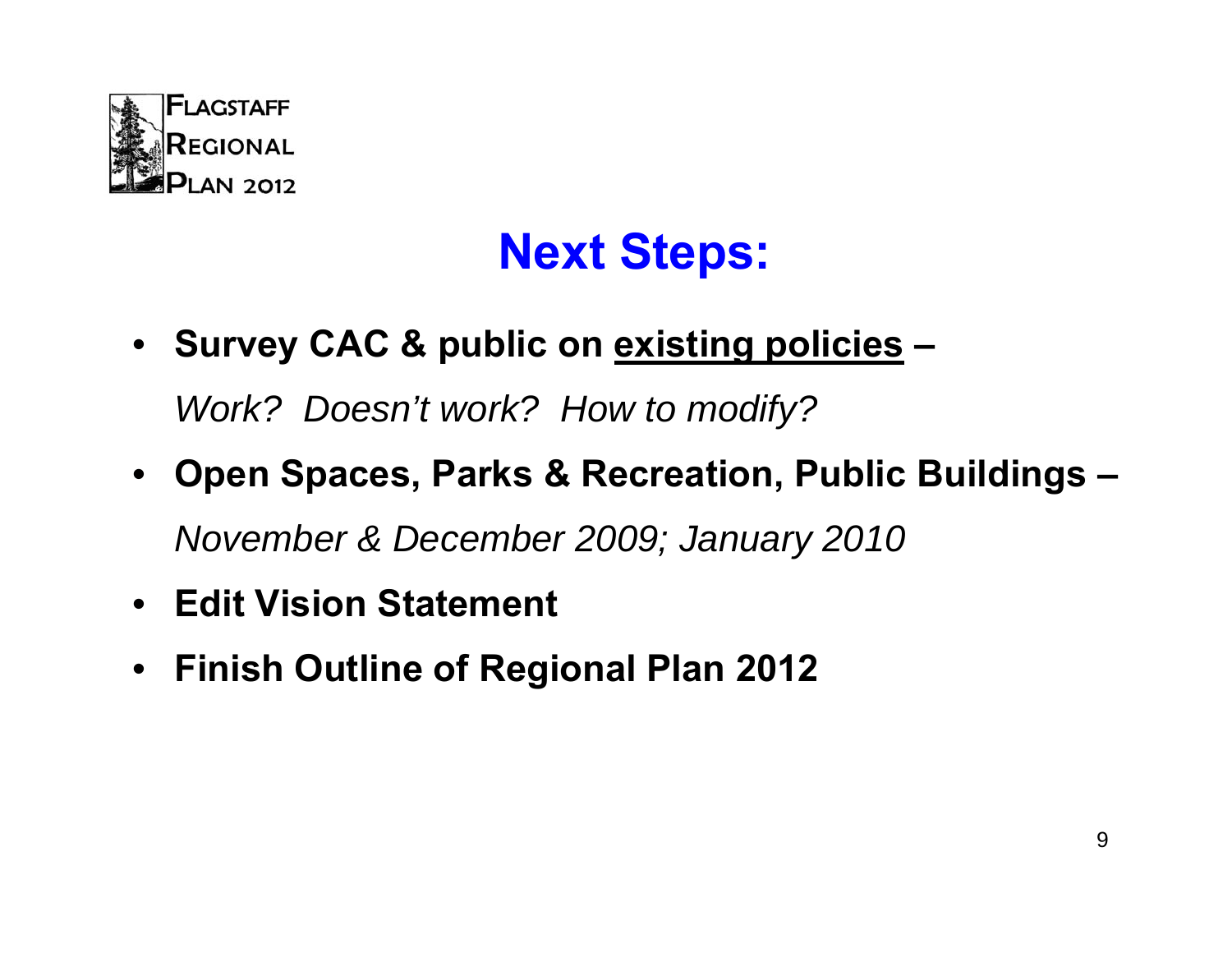

#### **Next Steps:**

#### **Town Hall Meeting**

**October 22, 2009**

**Thursday** 5:30-7 p.m. **Regional Plan Update & Public Comment**

> *City Hall Council Chambers*

*8 elements discussed thus far*

Land UseGrowth Areas**Circulation Bicycles Water** Energy **Environment Conservation** 

Also – **Zoning Code update** and **Regional Transportation Plan update** – how do these work together?